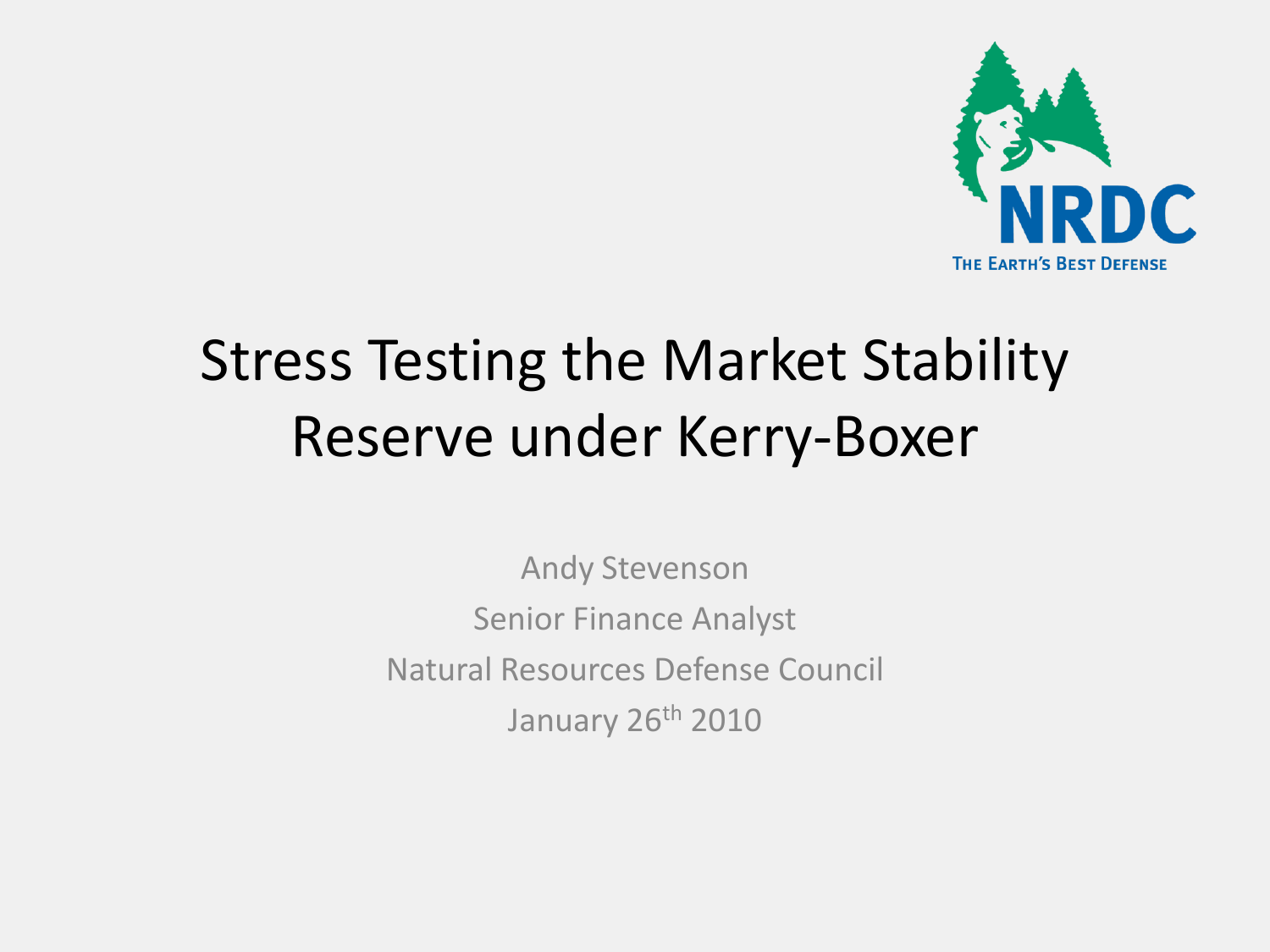## **The Kerry-Boxer Market Stability Reserve (Sec. 726)**

- The "market stability reserve" would create a pool of emission allowances (set aside from each year's limit) that could be injected into the market if a certain price level is reached.
- The program is designed to help contain costs and minimize price fluctuations by auctioning these additional allowances at a minimum set price (\$28/ton in 2012) that increases annually.
- Proceeds from these reserve auctions would then be used to buy domestic offsets or international forestry offset credits that would then be retired and added to the reserve total.

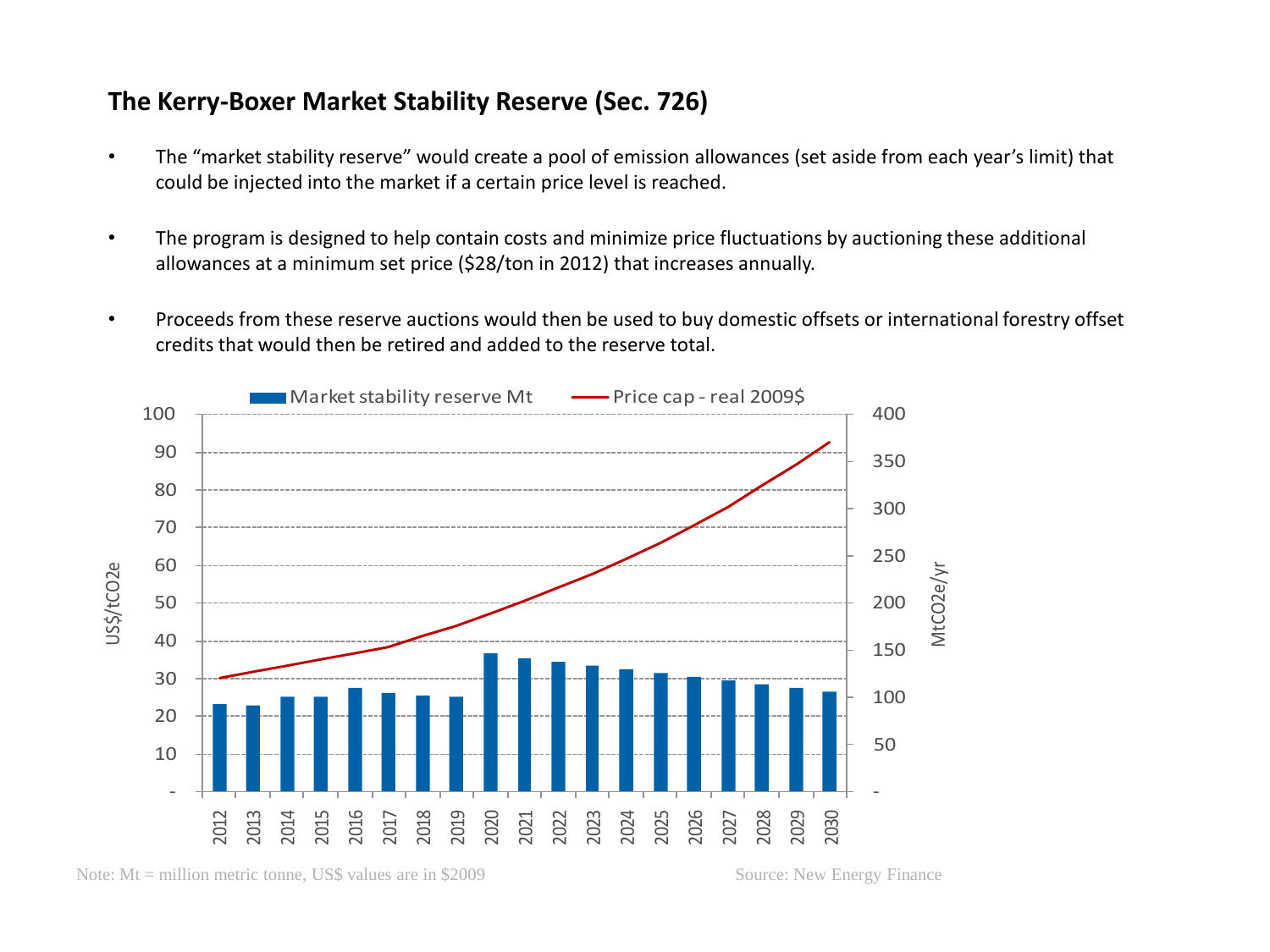#### **The Reserve is large enough to absorb the expected fluctuations in CO2 emissions.**

- The Administrator would have the authority to inject 15% of the allowances auctioned in a given year from the "market stability reserve" from 2012-2016 and 25% of allowances thereafter to keep prices contained below the de facto price cap.
- When adjusted up by 3% to reflect the need to reduce emissions under the cap, this injection of allowances represents 2.5 to 4 times as many allowances needed to meet the largest annual demand shock from increased CO2 output seen over this time period.



#### **Annual Percentage Change in Total Energy CO2 Emissions (source EIA)**

Annual Change in Total Energy CO2 Emissions

Adjustment to Reflect a Reduction in Emissions under the Cap

Market Stability Reserve Limit (2012-2016)

Market Stability Reserve Limit (2017-2050)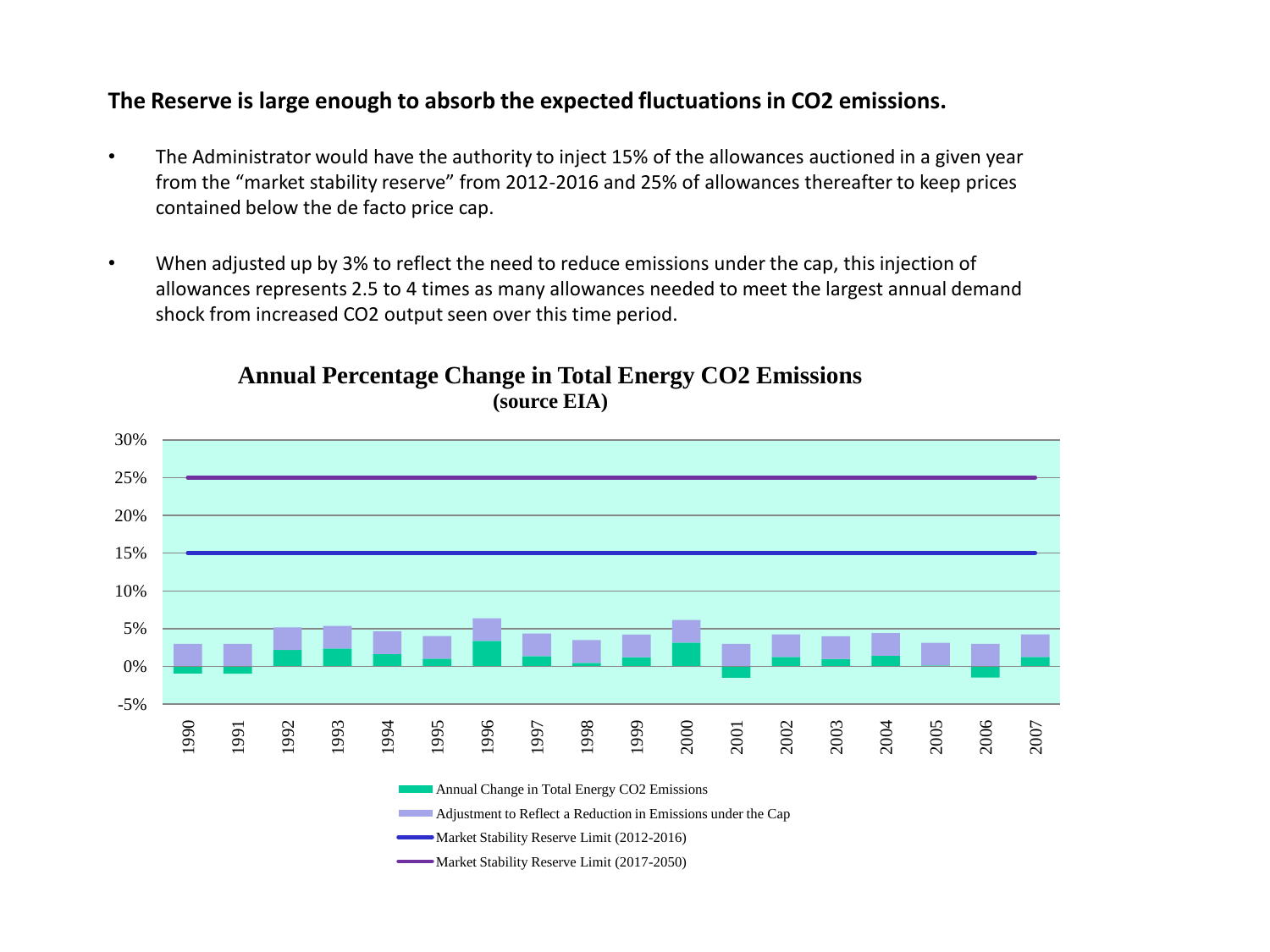## **But is it large enough to cope with a supply based shock?**

In order to also stress test the reserve from the supply side, NRDC has asked New Energy Finance (NEF) to model a scenario where offset supply suddenly drops (due to additionality concerns) from 700mln tons in 2019 (under NEF's core offsets case) to 100mln tons and then built back up gradually over time. A supply shock that would reduce the total number of offsets available over the first 18 years of the program by roughly half.



Source: New Energy Finance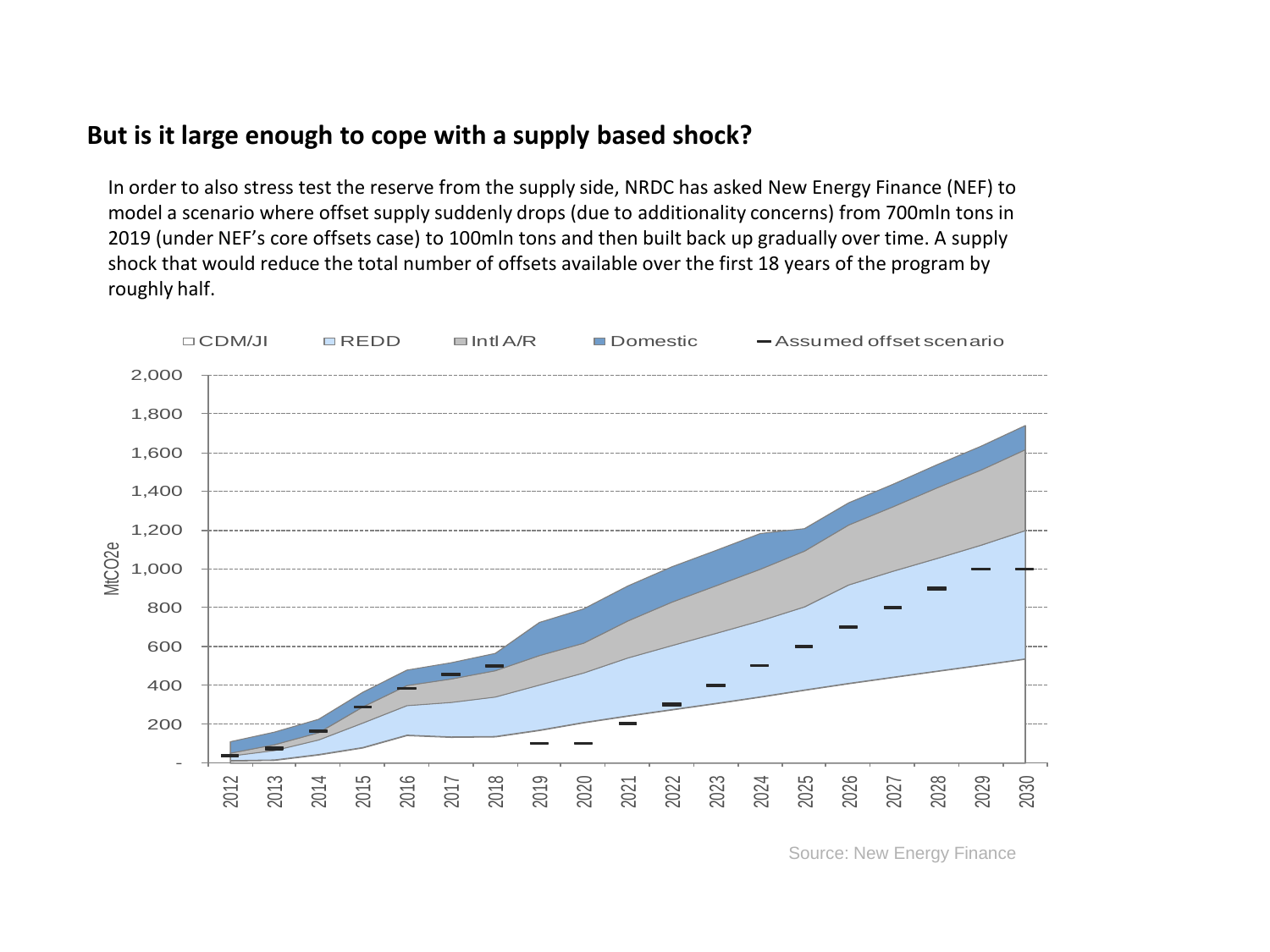### **Even with low offset supply, the "market stability reserve" will limit price increases.**

- Under this very low offsets case scenario, the market stability reserve is still able to contain allowance prices at the minimum reserve auction price (note without a market stability reserve prices are forecast to rise to nearly \$160/ton by 2030)..
- NEF modeling results estimate that during the six year period of low offset supply 336Mt of banked allowances and 1,409Mt of MSR allowances would be used to cap the price. This would represent 87% of the total MSR allowances available prior to 2025 or about 2/3rds of the allowances if borrowing were permitted.
- After 2025 prices stay below the price cap as offset availability ramps up again.

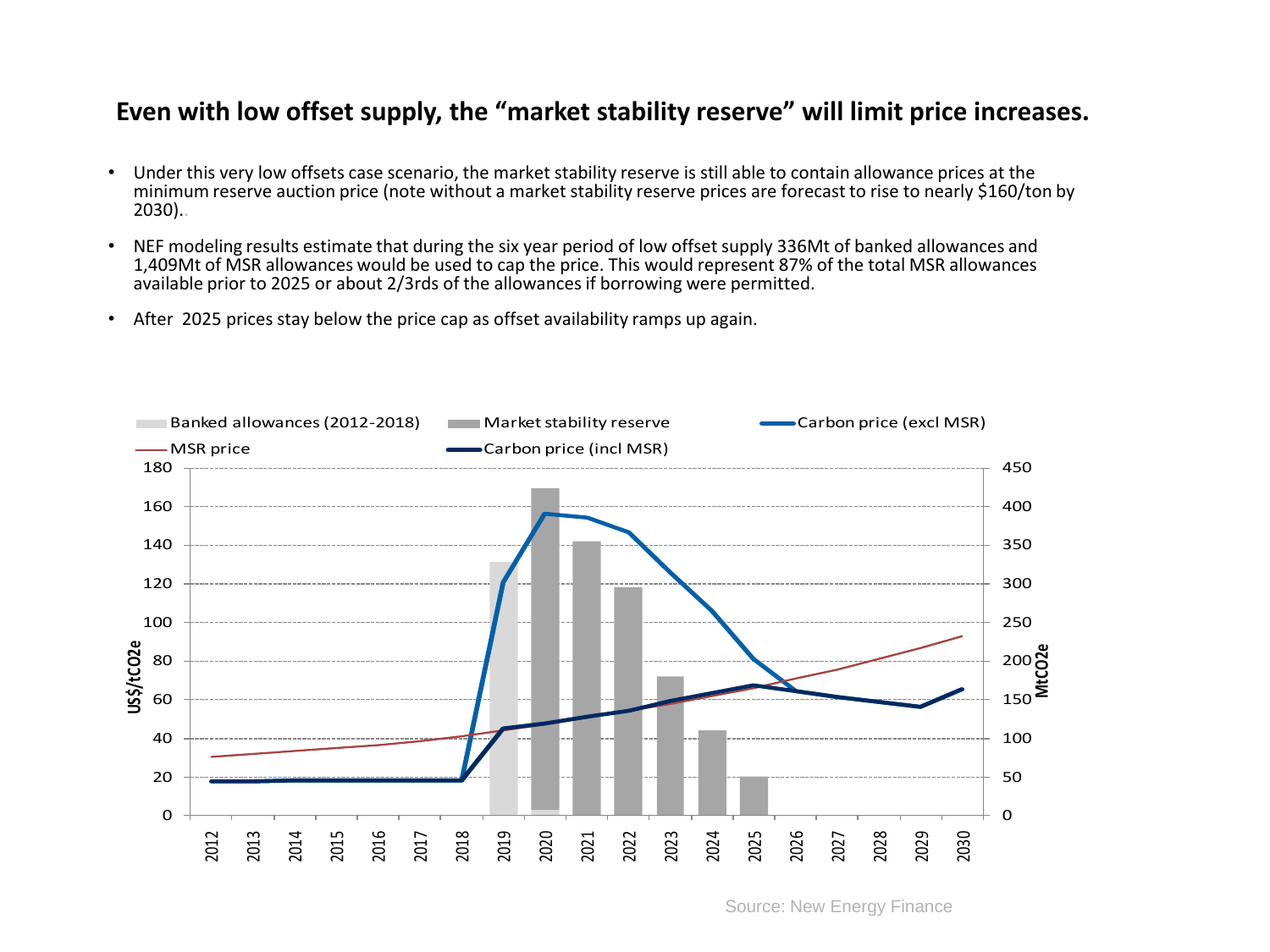#### **In this case, the reserve auction limit is still 3-5 times larger than needed to meet this supply shock.**

• Under this unlikely offset scenario, the market stability reserve is still able to meet this supply shock using less than a third of the auction limit under the Boxer-Kerry climate bill.





Allowances Needed to Address Offset Supply Shock - Limit of Allowances Available as a Percentage of a Cap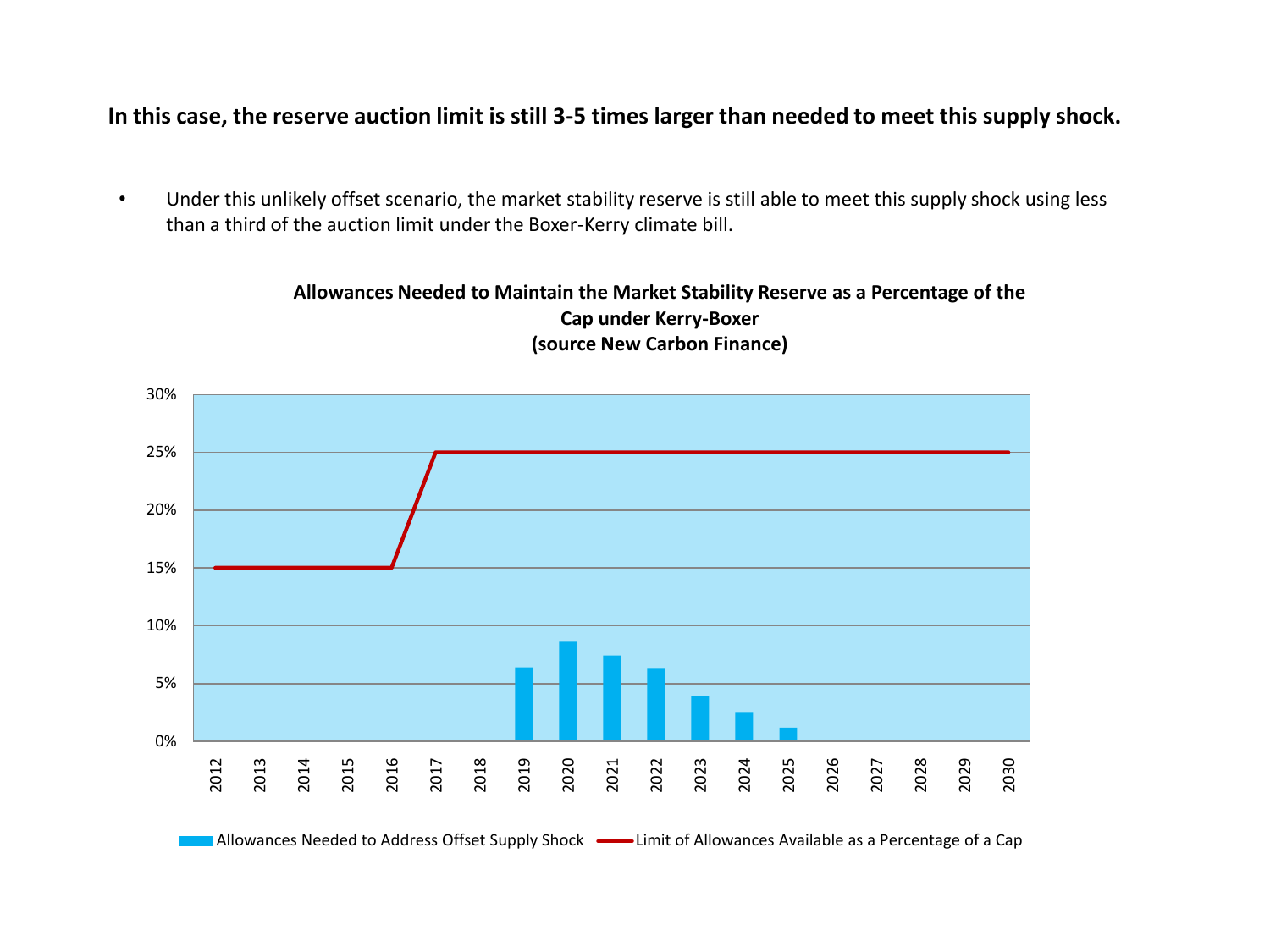### **Banking and Borrowing is also expected to reduce pressure on market stability reserve.**

Temporary price spikes may also be mitigated by less banking / more borrowing in the system given how large these flows are expected to be relative to the market stability reserve.